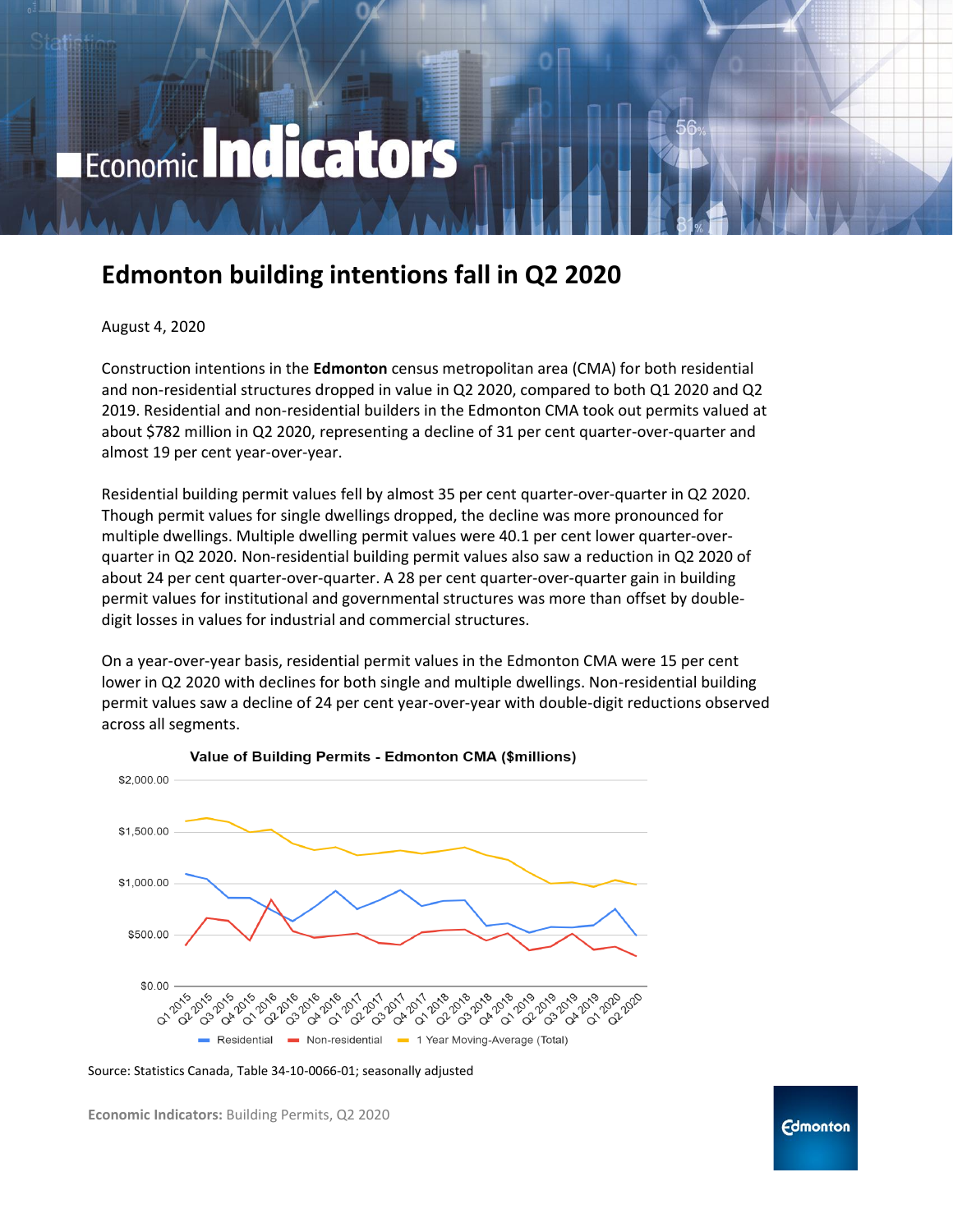In **Alberta**, total building permit values in Q2 2020 were 28 per cent lower quarter-over-quarter and year-over-year with significant declines for residential and non-residential structures. Excluding institutional and governmental building permit values, all other segments (both residential and non-residential) posted double-digit declines in Q2 2020 on a quarter-overquarter and year-over-year basis. Institutional and governmental building permit values bucked the quarter-over-quarter trend observed for all other segments by rising slightly more than 18 per cent in Q2 2020.

Like Alberta, the total value of residential and non-residential building permits issued by municipalities across **Canada** in Q2 2020 were lower compared to Q1 2020 and Q2 2019. Permit values for both residential and non-residential structures posted reductions by that same comparison.

| Value of Building Permits - Edimonton CiviA, Alberta and Canada |                                                |           |           |           |           |                   |            |
|-----------------------------------------------------------------|------------------------------------------------|-----------|-----------|-----------|-----------|-------------------|------------|
|                                                                 | Seasonally Adjusted Value (\$ millions)        |           |           |           |           | % Change          |            |
|                                                                 | Q2 2019                                        | Q3 2019   | Q4 2019   | Q1 2020r  | Q2 2020p  | Quarter-<br>over- | Year-over- |
|                                                                 | (Apr-Jun)                                      | (Jul-Sep) | (Oct-Dec) | (Jan-Mar) | (Apr-Jun) | Quarter           | Year       |
| <b>Edmonton CMA</b>                                             | 962.4                                          | 1,084.0   | 948.3     | 1,134.3   | 782.1     | $-31.1$           | $-18.7$    |
| Residential                                                     | 577.1                                          | 572.3     | 593.1     | 750.5     | 489.7     | $-34.7$           | $-15.1$    |
| Non-Residential                                                 | 385.3                                          | 511.6     | 355.2     | 383.8     | 292.4     | $-23.8$           | $-24.1$    |
| Alberta                                                         | 2,944.5                                        | 2,981.7   | 2,995.8   | 2,942.9   | 2,115.9   | $-28.1$           | $-28.1$    |
| Residential                                                     | 1,697.4                                        | 1,788.1   | 1,836.8   | 1,842.8   | 1,338.4   | $-27.4$           | $-21.2$    |
| Non-Residential                                                 | 1,247.2                                        | 1,193.5   | 1,159.0   | 1,100.0   | 777.5     | $-29.3$           | $-37.7$    |
| Canada                                                          | 26,417.9                                       | 26,236.0  | 25,491.8  | 25,008.0  | 21,882.7  | $-12.5$           | $-17.2$    |
| Residential                                                     | 16,194.6                                       | 16,062.6  | 14,926.4  | 15,704.4  | 14,441.1  | $-8.0$            | $-10.8$    |
| Non-Residential                                                 | 10,223.4                                       | 10,173.4  | 10,565.3  | 9,303.6   | 7,441.6   | $-20.0$           | $-27.2$    |
|                                                                 | Source: Statistics Canada, Table 34-10-0066-01 |           |           |           |           |                   |            |
|                                                                 | $p$ – preliminary; $r$ - revised               |           |           |           |           |                   |            |

#### **Value of Building Permits - Edmonton CMA, Alberta and Canada**

### **Significance**

Construction intentions in the Edmonton CMA in Q2 2020 dropped considerably, in response to the COVID-19 pandemic and containment measures that came into effect in late-March. The Q2 2020 reduction largely reflects significant cuts in building permit values in April and May as June data suggest a bounce back, likely in response to the province's phased re-launch plans that began in mid-May. Looking ahead, the outlook for construction activity in the Edmonton CMA is weaker than previously expected. Though the full impact of the pandemic is still unknown, economic data suggest that containment measures had a significant negative impact on construction activity in the Edmonton CMA.

#### **Limitations**

The value of building permits provides a glimpse into the performance of the building construction sectors. Building permits indicate an intent to build but do not always result in immediate construction. The value of building permits issued by municipalities also tends to spike periodically. The significance of these trends should be interpreted in the context of other economic indicators.